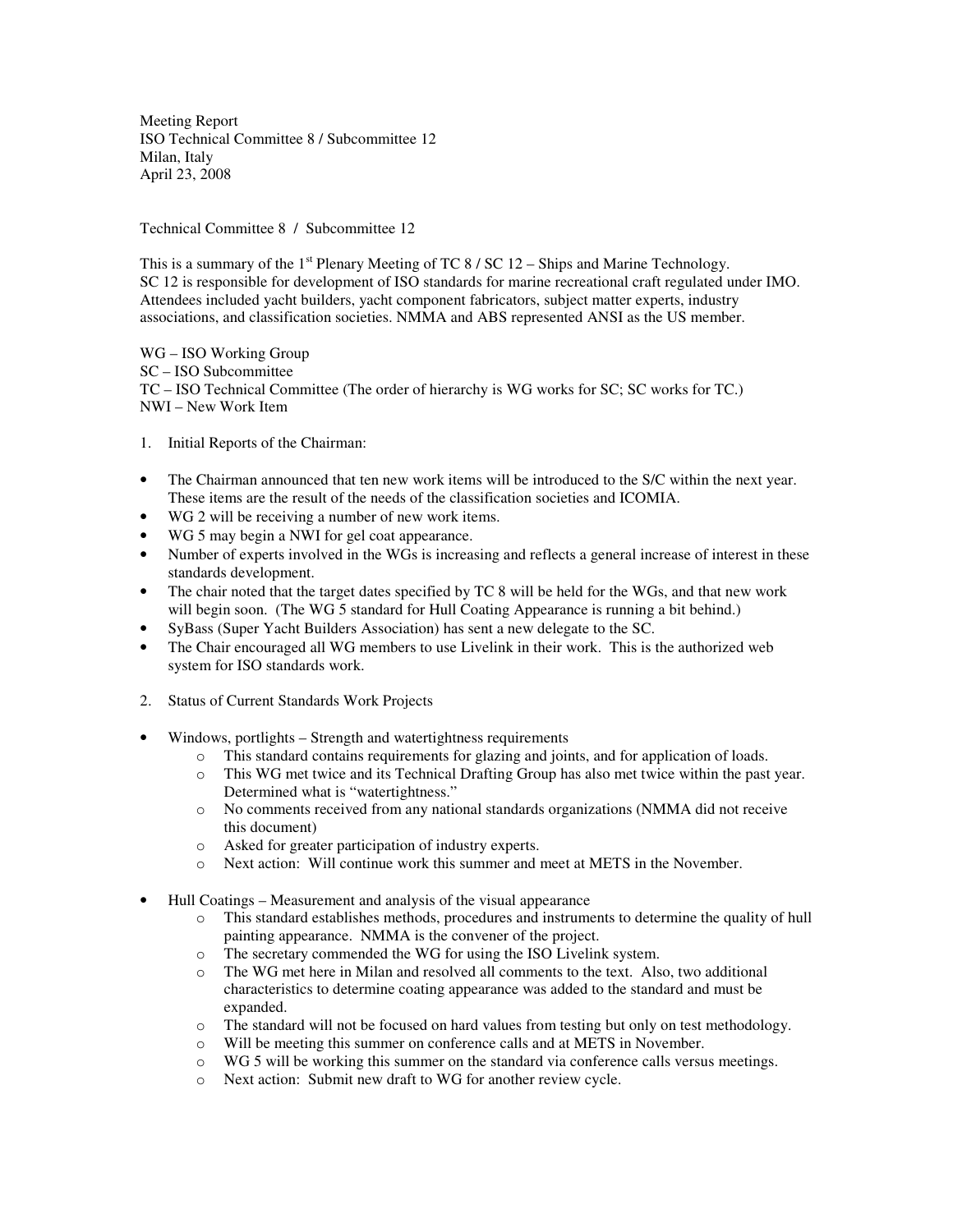- Deck cranes and gangways Strength requirements
	- o Scope includes cranes for tenders, and gangways for both access and lifting.
	- o WG held first meeting at this conference.
	- o May propose a CD late summer.
	- o Reviewed a NWI for anchoring equipment. Need a project leader and a technical document.
	- o Next Action: Submit to the Secretariat for vote as a New Work item.
- Windows, portlights Security requirements
	- o Scope is to determine the ability of glazing to resist bullets and manual attacks (hammers and axes). This is in response to the increase in pirate attacks on large yachts throughout the world.
	- o Project leader hasn't taken any action and the WG is debating the need for these requirements.
	- o Next action: Determine is this standard will be created. The chair directed the WG to continue standard development.
- 3. New Work Projects
- Noise and vibration
	- o Objective is for comfort on board the craft
	- $\circ$  Two study areas, 1, noise and vibration and 2, indoor climate control  $\circ$  Look at noise generators and noise inhibitors.
	- Look at noise generators and noise inhibitors.
	- o The S/C members recommended that noise and vibration be separated as these are two unique disciplines.
	- o Next action: The scope of work needs to be amended into two proposals and then reviewed for further work. The two industry associations, ICOMIA and Sybass, have created a task force to refine this petition and then present their proposals to the S/C. Due at the end of summer.
- Anchoring equipment
	- o Objective is to develop layout design, construction, safety, performance and acceptance testing of anchoring equipment.
	- o Standard would include requirements for the chain lifter (anchor windless) and mooring winches.
	- o The NWI proposer will write a draft proposed standard that can be evaluated.
	- o Next action: Once the draft document is created, the S/C with evaluate the future of work and acceptance.
- Weathertight doors
	- o This idea originated in the windows standard WG. This will include weathertight doors on or above the freeboard deck.
	- o Address strength, integrity and weathertightness for all doors, including sliding doors.
	- o Action: The proposer, ABS, will continue the development of the standard and will be available by mid summer.
	- o Action: The steering committee, ICOMIA and SyBass, will review the need for this standard and will submit direction to the S/C.
- Steering and control system safety requirements
	- o This proposal, from Volvo, covers risk based safety assessments for propulsion engines and their steering systems. May take more than one standard. No harmonized standards exist in industry today. 6-8 classification society requirements are in conflict; industry needs direction.
	- o Output is an ISO standard for machinery installation.
	- o Action: Volvo to refine the proposal and send to the S/C for further consideration.
- Fire protection